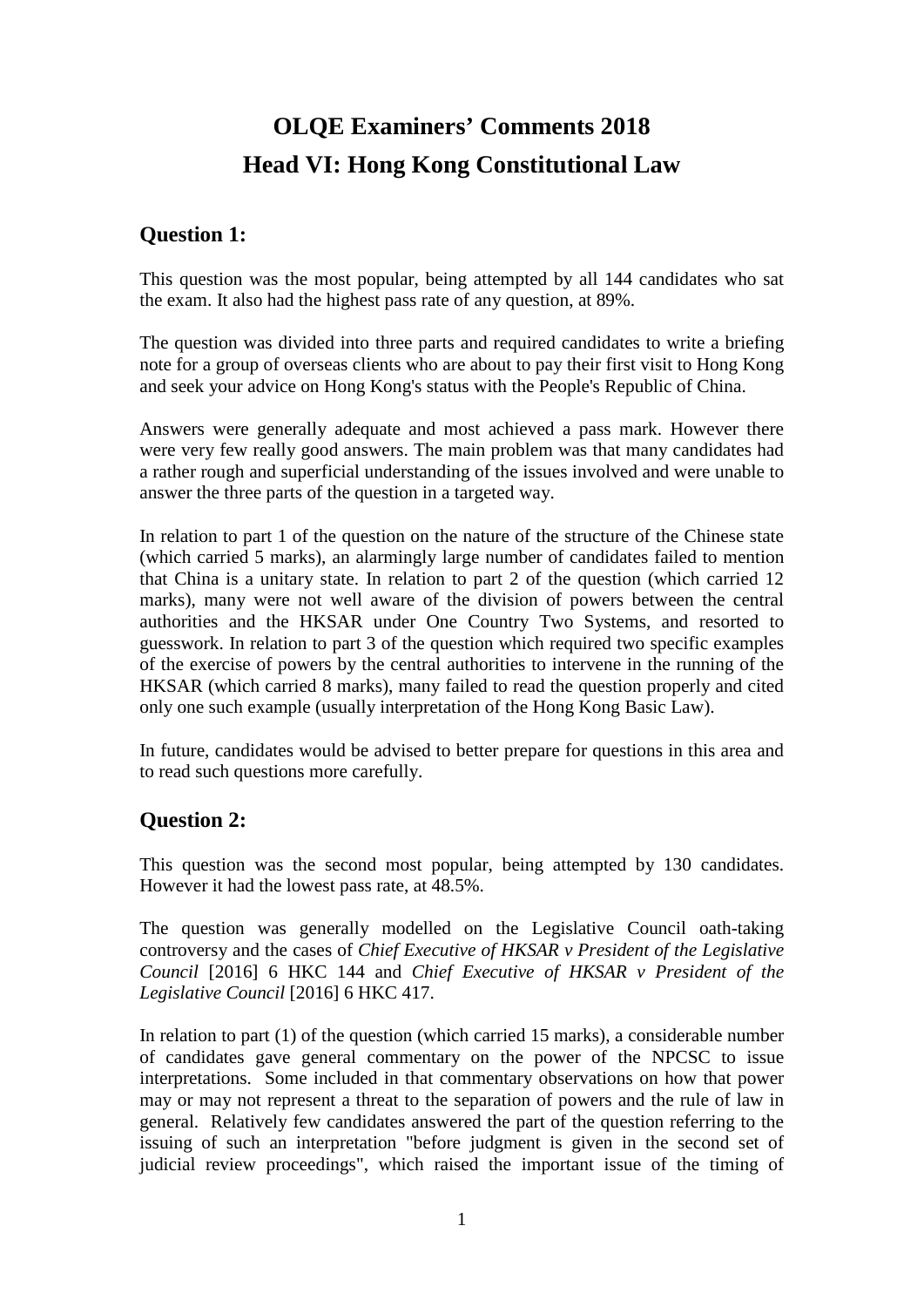NPCSC interpretations, and the potential impact of their timing on the separation of powers and the rule of law. Some candidates identified parallels with the Legislative Council oath-taking controversy, though many candidates did not which was surprising given its constitutional significance.

In relation to part (2) of the question (which carried 10 marks), this part generally appeared to be better answered, though many candidates did not fully answer the question resulting in loss of marks. Some candidates gave a balanced answer, though did not offer sufficient detail, analysis or context which could attract the full range of marks on offer. The case of *Chief Executive of HKSAR v President of the Legislative Council* [2016] 6 HKC 417 was again relevant, though few candidates recognised this.

# **Question 3**

This question was relatively popular, being attempted by 120 candidates. It also had a relatively high pass rate of 73%.

This was a very practical question concerning the right to trial without delay in the context of a criminal case. The facts posited a client who had been in custody for 4 years waiting trial, judicial review, appeal and ultimately retrial. Many (if not most) candidates took a rather academic approach. That would perhaps be fully excusable with fresh law graduates, but was a negative factor in applying the standard of a day 1 solicitor.

#### **Question 3(1):**

Candidates were asked whether the client's rights had been infringed. The relevant provisions of the ICCPR and HKBOR concerning delay were set out in the question. Some candidates were astute enough to mention art 87(2) of the Basic Law (not mentioned in the question), which contains a similar provision. Many candidates discussed other rights such as the right to a fair trial (relevant, but unnecessary when a specific delay right exists) and the right to be provided with an interpreter (an issue which on the facts had already been dealt with). Some even did so to the exclusion of discussion the delay right. Perhaps they were relying on pre-prepared answers. Fortunately, most were aware of the distinction between derogable and non-derogable rights, and the need for a proportionality analysis in the case of prima facie breach of the former. It was very disappointing that many candidates (perhaps the majority) found it necessary to consider whether client's status as a foreign domestic helper would somehow deprive her of the usual rights in the criminal process.

#### **Question 3(2):**

Here candidates were asked to advise client which remedy or remedies to seek. It was disappointing that many failed to mention any remedy which could have resulted in release of client, whether that be bail, stay of proceedings or judicial review with a view to quash the decision to continue with the prosecution. Far too many candidates would have sought a declaration by way of judicial review and/or damages, while client (apparently) languished in custody. True enough, this is a paper on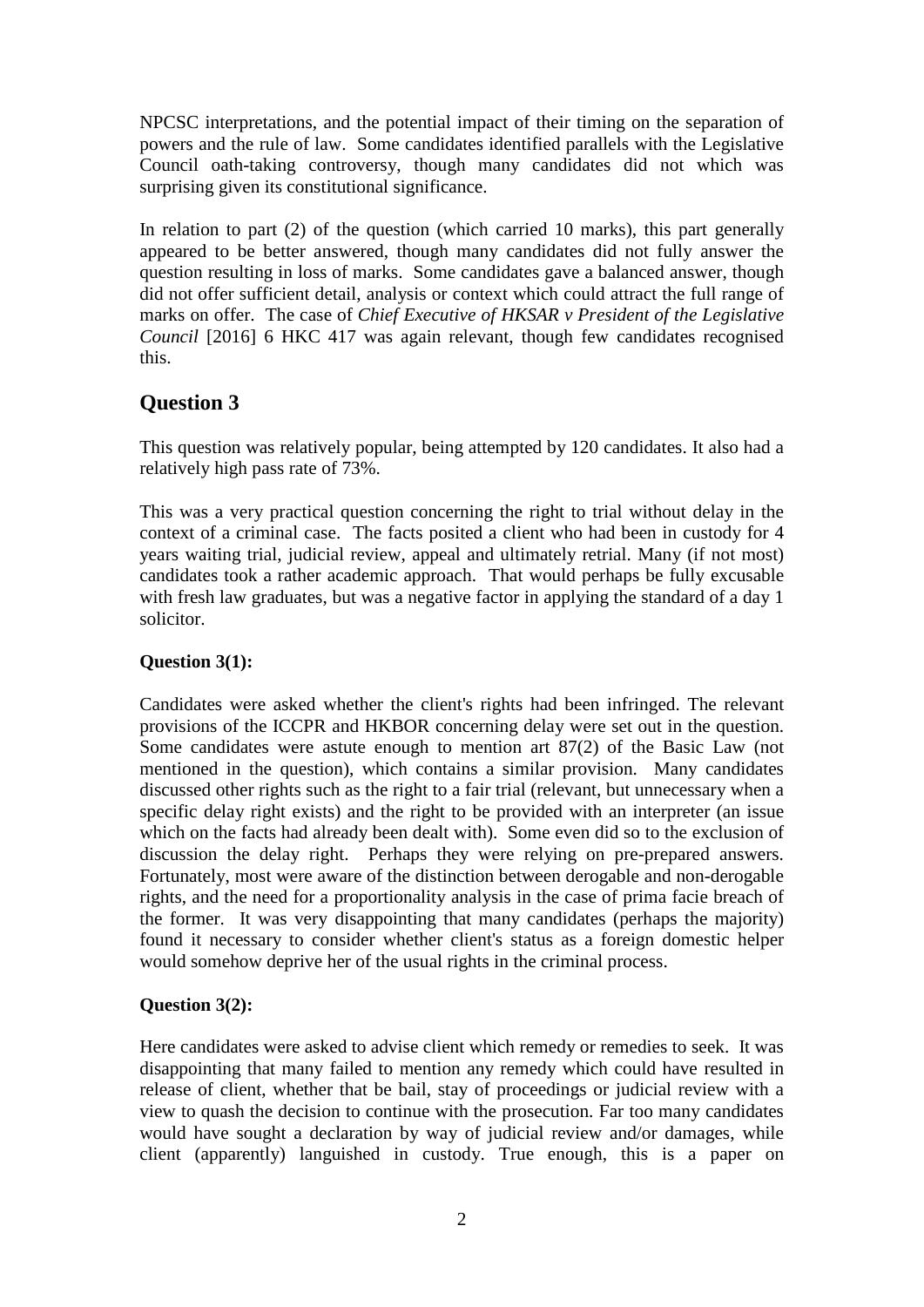constitutional law not criminal procedure, but the day 1 solicitor needs to know how constitutional points arise in all manner of cases clients may face.

### **Question 3(3):**

Candidates were asked in which forum the remedy should be sought. Most candidates correctly answered that constitutional rights may be ventilated in any court or tribunal in proceedings in which they arise, citing the relevant provision of the HK Bill of Rights. However, too many of them went on to contradict themselves by suggesting that somehow the CFI would be the only appropriate forum in this case, ignoring the fact that the District judge dealing with client's case has full power to consider the delay point and grant an appropriate remedy. Similar wording was used by most of those candidates, citing the same authority (Latker). This suggests they were copying from pre-prepared answers.

Many candidates did not apply knowledge that they surely must have of the court structure and jurisdiction. Common mistakes were (i) suggesting that an originating application for judicial review be made direct to the Court of Appeal or the Court of Final Appeal; (ii) suggesting judicial review of the Court of Appeal's decision to order a retrial;, and (iii) suggesting an appeal, or judicial review, of denial of bail, rather than making a fresh application based on change of circumstances.

# **Question 4**

This question was the second least popular, being attempted by only 96 candidates. However it had the second highest pass rate, at 76%.

In the first part of the question (which was worth 20 marks), most candidates successfully identified the engagement of constitutional rights under the Basic Law. Most candidates also identified the application of the proportionality test although in some cases there was a distinct lack of application of this test to the facts at issue. That said, the general standard was satisfactory; a handful of answers were excellent.

Candidates also fared generally quite well on the second part of the question (worth 5 marks) concerning the amenability of prosecutorial decisions to judicial review. While a minority of candidates missed the point of the question, or applied seemingly irrelevant precedent, the general response was satisfactory.

There were also a number of candidates who did not attempt an answer to this question at all, or were only able to attempt an answer to  $4(1)$  but not  $4(2)$ . This perhaps indicates poor time management generally, or a need for candidates in the future to prepare, to a greater extent, from that part of the syllabus concerning fundamental human rights and judicial review under the Basic Law.

# **Question 5**

This question was the least popular, most likely because candidates were not expecting a question in this area, and was attempted by only 84 candidates. It also had the second highest pass rate at 55%.